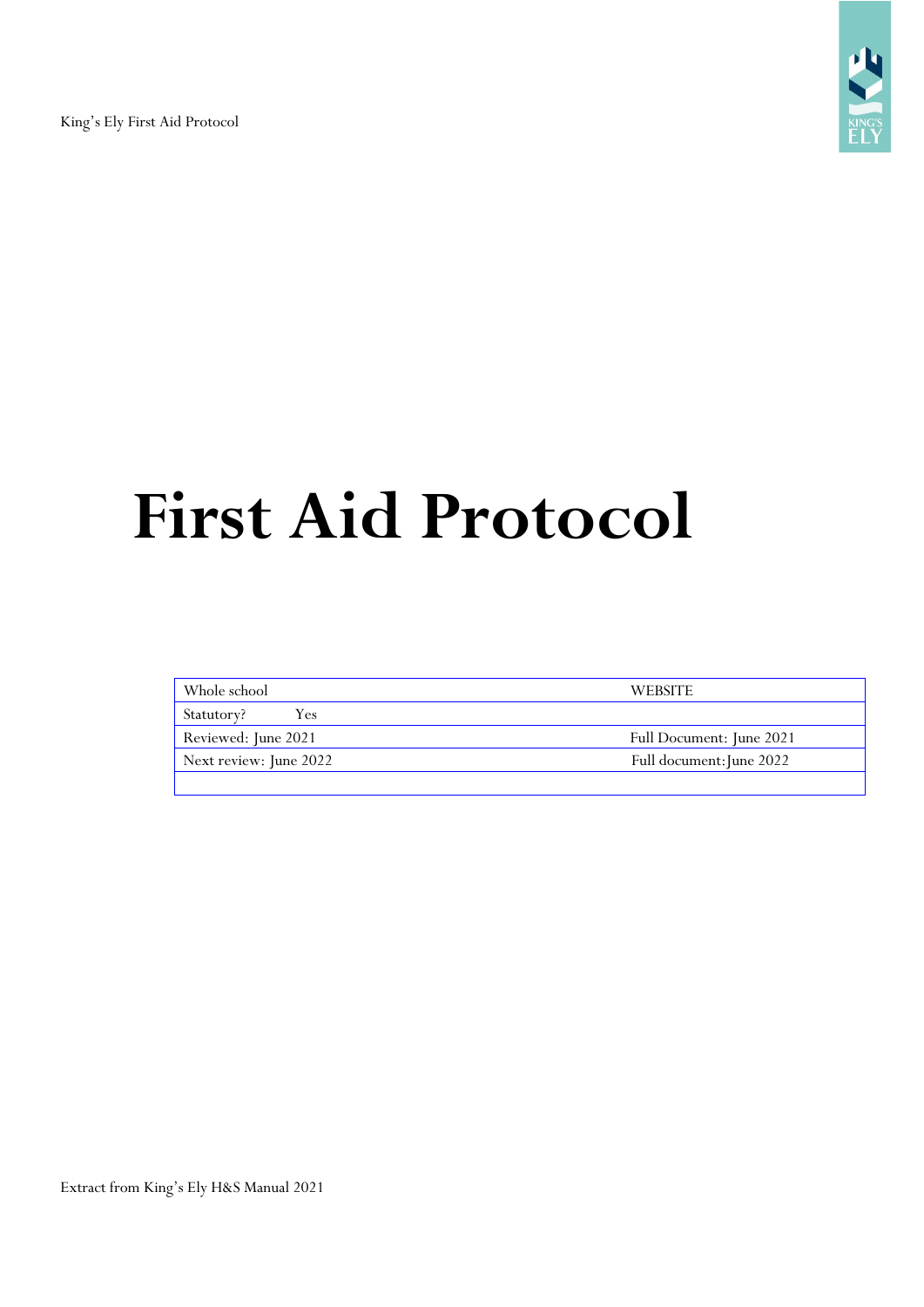

## **Introduction**

The Health & Safety (First Aid) Regulations 1981 set out the essential aspects of first aid that employers have to address. Employers have a legal duty to make arrangements to ensure their employees receive immediate attention if they are injured or taken ill at work. Employers must inform employees of the first aid provisions such as equipment and facilities, which are adequate and appropriate and nominate suitable personswho will be responsible for first aid equipment. Where an employer provides first aiders in the workplace, they should have a valid certificate of competence in either emergency first aid at work or better.

The **'nominated person(s)'** should also take charge of the situation if a serious injury or major illness occurs. This should not interrupt any actions of a first aider that may be needed on the scene of an accident (e.g. calling an ambulance)

## **Aims of policy**

The aim of this policy is to ensure that adequate first aid arrangements are in place at the school and to ensure that staff, students, contractors and visitors are suitably cared for in the event of injury or ill health

To ensure that all staff and pupils are aware of the procedures in the event of any illness, accident or injury.

To ensure that first aid provision is always available while people are on School premises and while on School visits.

## **Definition**

First Aid is the means of treating minor injuries and illness or treatment given to a casualty for any injury or sudden illness before the arrival of an ambulance or qualified medical expert.

## **Responsible/Nominated person(s)**

King's Ely 'nominated persons' for first aid provisions are the Medical Centre Nurses, Chief Operating Officer and Health and Safety Coordinator. The Medical Centre nurses are responsible for supplying first aid materials. The Chief Operating Officer and Health and Safety Coordinator are responsible for the management of first aid including training and information. In case of an incident requiring medical attention the on-scene first aider is to take charge of the situation (e.g. call an ambulance, inform nominated person).

Action to be taken in the event of injury,

- 1. If the injured person is able to walk to the Medical Centre, then they should be escorted there for medical assessment and treatment, the duty nurse will decide what further action is necessary. An accident report will be completed by the person who witnesses the injury
- 2. If the injured person is not breathing, unconscious, immobile, has significant head, neck or back injury, they must not be moved, and an ambulance is to be called (999). Administration Office and Medical Centre must be informed. The accident book must be completed by the supervising adult and passed to the Health and Safety Co-coordinator.
- 3. In the event of an ambulance being called to the school, the 'Emergency Ambulance' group email must be sent stating the following: Name of pupil/staff involved, location of emergency and if the Medical Centre has been informed and/or in attendance. This message is sent to the Principal, Chief Operating Officer, Vice-Principal-Pastoral, Heads of Section, Health & Safety coordinator and relevant Medical Centre staff.
- 4. First Aiders are listed in the Almanack and The Health and Safety Coordinator maintains an up-to-date record of all first aiders that are qualified and who cover all areas of King's Ely, this is available on request.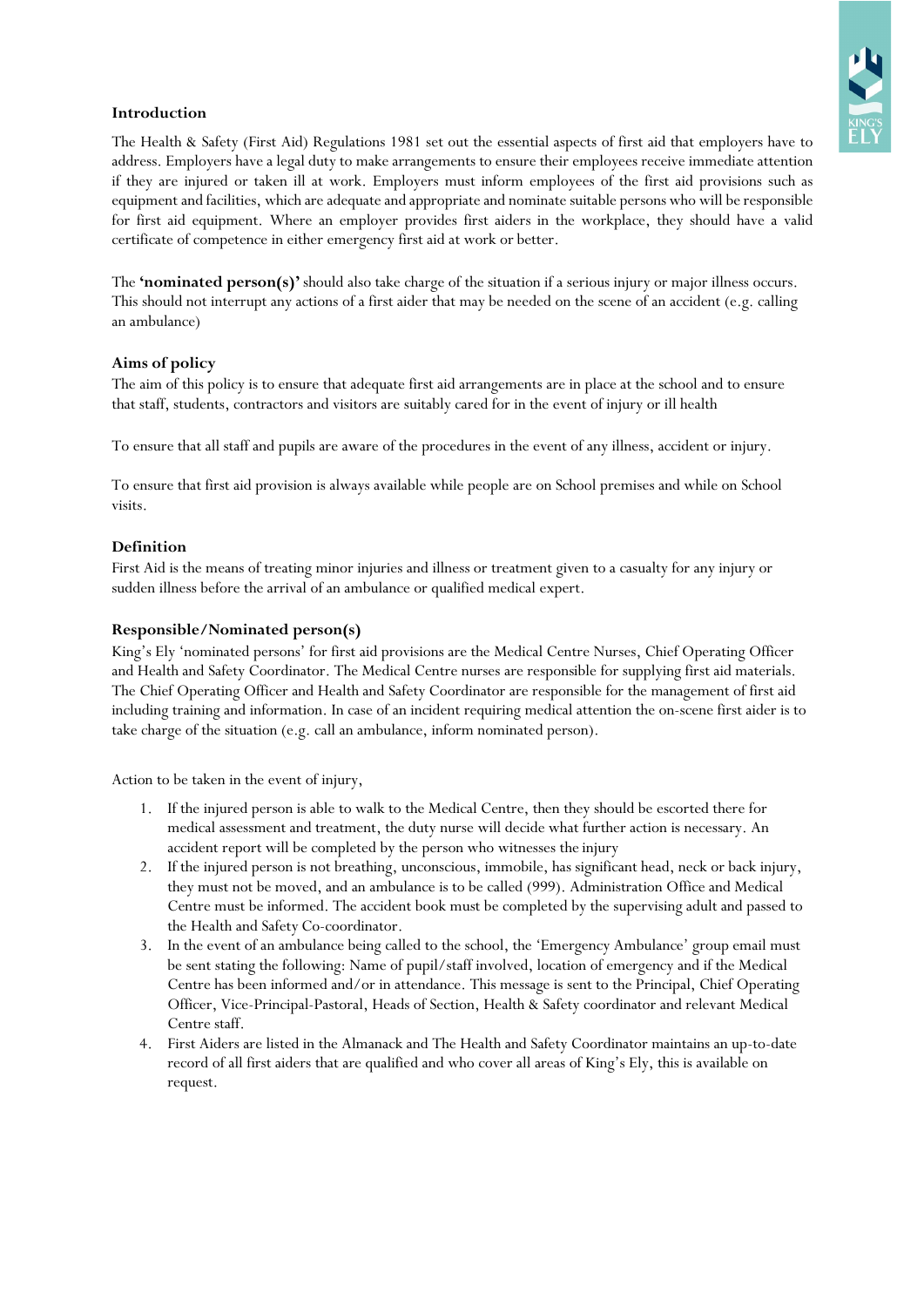## **First Aid Arrangements**



## **First Aid Posters**

First Aid posters are displayed throughout the school and communicate in specific areas what to do in an emergency, a list of first aiders in that area, the location of the nearest first aid box and emergency contact numbers.

## **First Aid Kits**

The School's Medical Centre Nurses are responsible for the ordering and supplying of first aid materials and medications. It is the responsibility of the First Aider to notify the Medical Centre when the first aid kits in their area need to be restocked after use and replenished when items pass the expiry date.

Sufficient quantities of basic first aid equipment must always be available and must include:

#### **BASIC FIRST AID KIT**

First Aid guidance leaflet Plastic tweezers Yellow clinical bag 6 pairs of disposable gloves 4 triangular bandages Foil blanket Resus Aid 2-4 packs gauze swabs 10 medical wipes 4 saline pods 20 assorted wash proof plasters 6 safety pins 1 pair single use scissors 2 x Burn blott sachets 1-2 disposable ice packs Micropore tape and dressing pads

Dressings 1 large wound pad with bandage (ambulance dressing) 2 medium wound pads with bandage (ambulance dressing) 2 eye pads with bandage 2-4 Adhesive dressings (Mepore)

The first aid box must be located where all staff have access to it and not locked in an office or cabinet. The location of the first aid kit will be displayed on first aid posters placed around the school.

More high-risk areas of the school will have specific first aid kits available e.g. science laboratories, sporting activities and Catering department (including burn kit and eye station)

First aid boxes for all off site activities are available in the Medical Centre and must be requested in advance.

All school vehicles have easily accessible on board first aid kits

## **The Medical Centre**

King's Ely Medical Centre is located at the Bishop Woodford house. The Medical Centre is open between 7.30 -18.00 Monday to Friday and 10.00-17.30 Saturday and Sunday and is staffed by three Registered General Nurses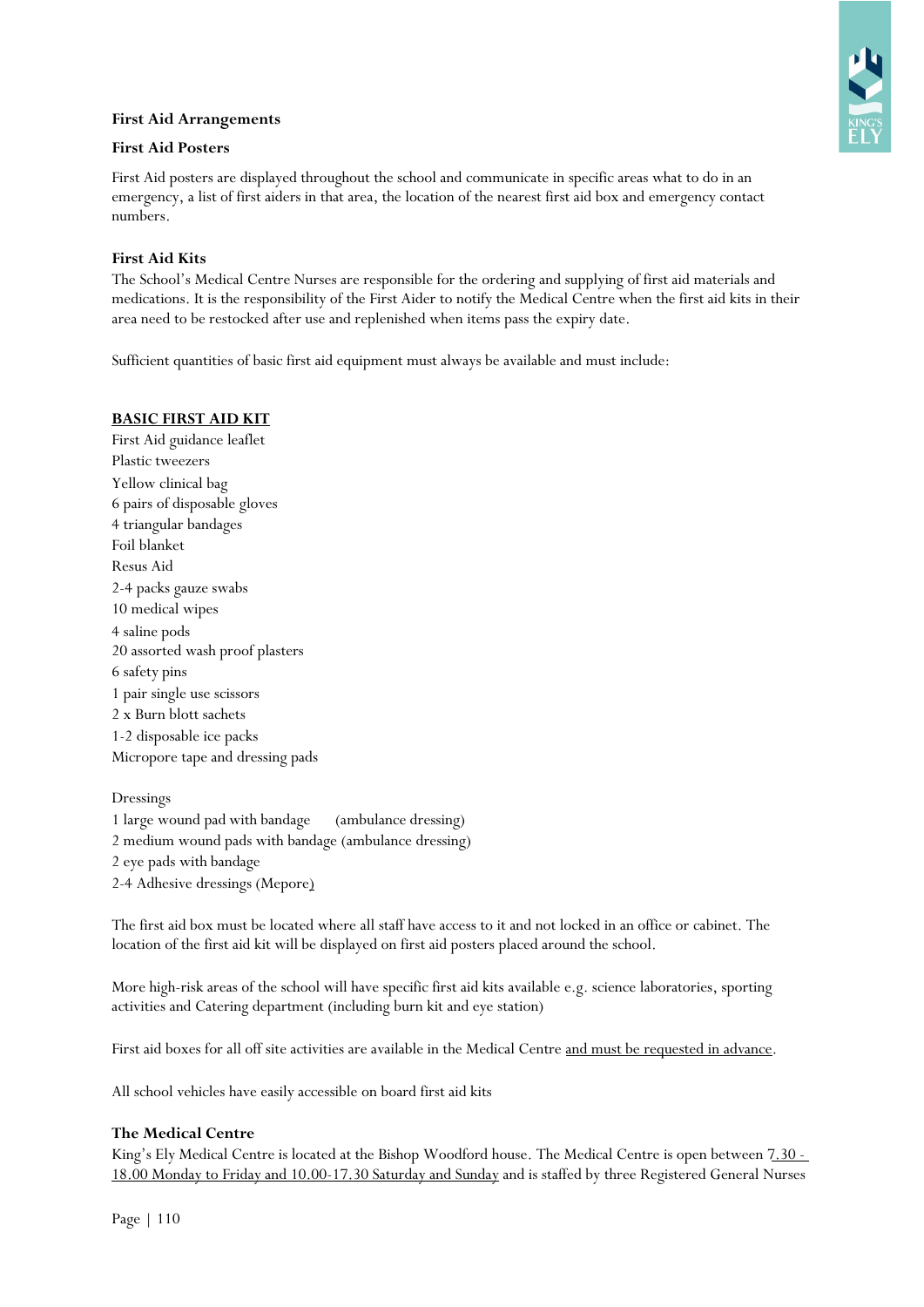**RELY** 

and one Medical Centre Assistant. Outside of these hours there is an on-call system staffed by the nurses. The out of hours GP Service (111) or 999 is used when necessary**.**

The Medical Centre is contactable on: - External: 01353 662225 Internal: 3501/3523

A Minor Injury's Unit is located at the Princess of Wales Hospital in Ely and is open 7 days a week 8.30 -18.00 (No X-rays at weekends or after 4.30) Phone: 01353 656675

In the event of a major injury/emergency, 999 must be called and the ambulance service requested. In the event of a minor injury, the casualty is to be taken to the Medical Centre where the injury can be assessed, and a decision made about further treatment/assessment as appropriate.

The Medical Centre will treat minor injuries/illnesses. The Medical Centre or the responsible first aider will inform parents and Hsms about accidents/illness/treatment.

Staff may visit the Medical Centre as and when necessary, in term time, to access the above services as appropriate.

## **Procedure in the event of an accident or injury**

If an accident occurs, the member of staff in charge will assess the situation and decide on the next course of action. First Aiders are to be called for, if necessary. However minor the injury, the Medical Centre must always be informed to ensure medical records are maintained.

Ambulances: If an ambulance is called, the Administration Office should be informed, and they will make arrangements for the ambulance to have access to the accident site. Pupils will be accompanied in the ambulance, or followed to hospital, by a member of staff if the parents cannot be contacted in time.

In the event of an ambulance being called to the school, the 'Emergency Ambulance' group email must be sent stating the following: Name of pupil/staff involved, location of emergency and if the Medical Centre has been informed and/or in attendance. This message is sent to the Principal, Chief Operating Officer, Heads of Section, KES Deputy Head, Health & Safety Coordinator, Reception and relevant Medical Centre staff.

Parents will be informed by the first aider as soon as possible. The Medical Centre and Administration Office can be contacted to assist with contact with parents.

## **Procedure in the event of off-site accident, injury or illness**

The Medical Centre will provide a first aid kit and relevant medication and a mobile phone will be provided by school main reception. (Staff receive appropriate training prior to taking responsibility for medications). The kits and mobile phone should be carried by all teachers in charge of teams/trips when going away from the school site. A medical and allergy list will be included in all school trip first aid kits. Any treatment or incident should be recorded. The drug administration and accident forms should be handed back to the Medical Centre promptly on return from the trip. The trip leader is responsible for the safe storage of medication and handing this back to the Medical Centre.

Leaders of school trips must ensure that first aid provision is appropriate to the activities and group concerned. A member of staff should be appointed as 'the person in charge of the first aid'. This includes keeping a written record of treatment etc.

Informing parents about any injuries/illness should be carried out by the staff member in charge of the trip in consultation with the Section Head.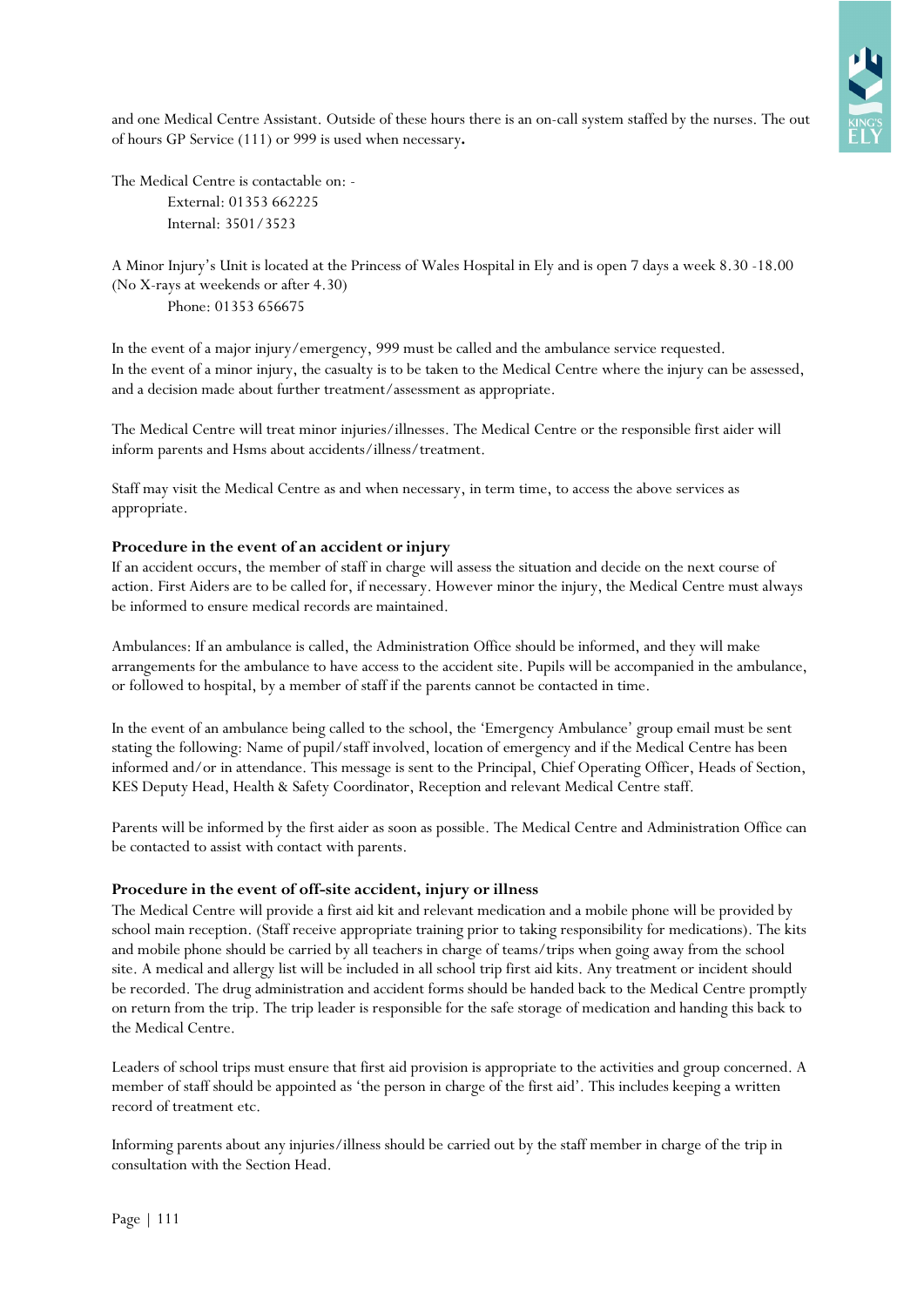For School trips/tours/overnight stops a more comprehensive first aid kit will be provided. The provision for first aid should be part of the risk assessment. Party leaders will research carefully provision for First Aid, visits to doctors and hospitals in the area. A medical consent form will be sent out by the party leader to be signed by parents. Any problems should be discussed with parents and medical staff before departure.

Injuries or illnesses on a school trip will be monitored by the member of staff in charge of first aid and the party leader. A written record of treatment and relevant information must be kept. The party leader will inform the school contact of any problems and a decision made about who will contact parents. The Principal should be kept fully informed of any problems that involve contacting parents. If the Principal/Section Head is not available, contact the Deputy Head or Chief Operating Officer.

## **Administration of Emergency Salbutamol Inhalers in School**

From October 1, 2014 the Human Medicines regulations will allow schools to keep a Salbutamol inhaler for use in emergencies. The aim of this change is to deliver emergency Salbutamol, via a spacer, by designated members of staff to a pupil or member of staff with a known diagnosis of asthma who is having an asthma attack. Please see the 'Emergency Salbutamol Inhalers in Schools' protocol.

# **Administration of Emergency Adrenaline in School**

From 1 October 2017 the Human Medicines (Amendment) Regulations 2017 will allow schools to obtain, without a prescription, adrenaline auto-injector (AAI) devices, if they wish, for use in emergencies. This will be for any pupil who holds both medical authorisation and parental consent for an AAI to be administered. The AAI(s) can be used if the pupil's own prescribed AAI(s) are not immediately available (for example, because they are broken, out-of-date, have misfired or been wrongly administered). Please see 'Non-Prescribed AAIs in Schools Protocol'.

# **Arrangements for Pupils with Specific Medical Conditions**

The School recognises that as part of its duty of care, it is required to make appropriate arrangements for pupils with particular medical conditions. The School's GP, Medical Centre Nursing team and the Welfare Officer are involved in such arrangements as appropriate. The School has Policies on Asthma, Epilepsy, Diabetes, Anaphylaxis, Pandemic, HIV and Eating Disorders as well as a Management of Vomiting and Diarrhoea Protocol. The School also has a Policy on the Administration of Medication. These policies, protocols and guidance documents can be found within the Medical Centre Procedures on firefly [http://firefly.kings](http://firefly.kings-ely.cambs.sch.uk/staff-admin-1/policies)[ely.cambs.sch.uk/staff-admin-1/policies#.](http://firefly.kings-ely.cambs.sch.uk/staff-admin-1/policies) Training on anaphylaxis and asthma is available annually for all members of staff and training on administration of medications is a mandatory requirement for certain members of staff as appropriate will be provided by the Medical Centre team. Parents/guardians are responsible for informing the Medical Centre of pupils' medical conditions on the Medical Questionnaire Paper and updated whenever appropriate.

# **Accident Reporting**

- All accidents must be recorded in the school accident book/s or at the Medical Centre.
- In the event of death or specified major injury, the Academic Heads of Departments or the Support Staff Managers must immediately notify The Principal and the Chief Operating Officer.
- In the case of minor injuries, it is the responsibility of each employee to complete an accident report if they or one of their staff or pupils were involved in an incident at the school.
- Where an accident involves anyone other than King's Ely staff, the Health and Safety Co-ordinator is responsible for completing the accident report.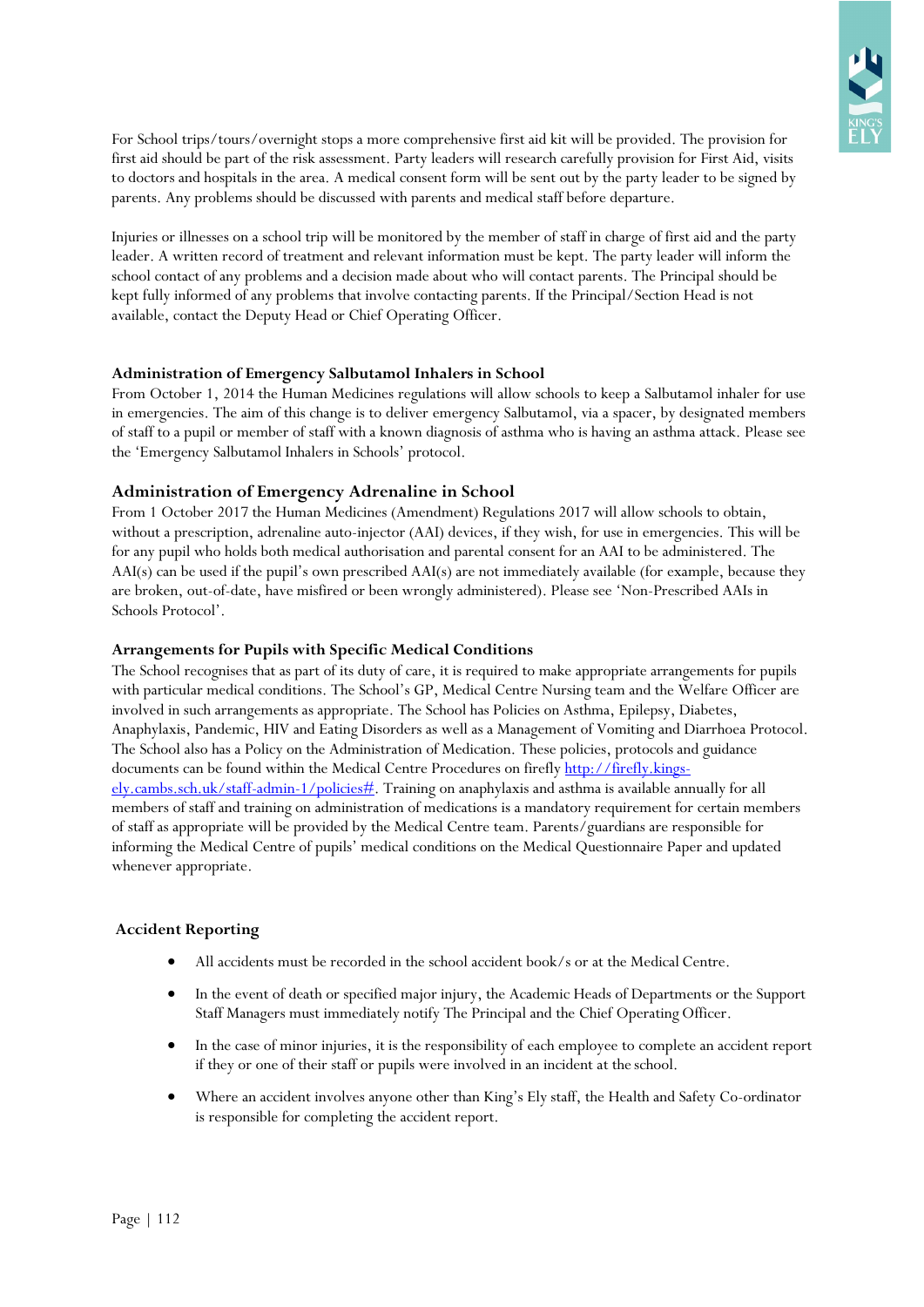

# **Legal Obligations**

Reporting accidents and ill-health at work is a legal requirement. We have legal obligations under the "Reporting of Injuries, Diseases and Dangerous Occurrences Regulations 2013" (RIDDOR 13).

RIDDOR 13 requires the reporting of work-related accidents, diseases and dangerous occurrences. It applies to all work activities, but not to all incidents.

## **What action is required?**

#### **Death or major injury**

If there is an accident connected with work and:

- One of our employees or a self-employed person working on our premises is killed or suffers a major injury (including as a result of physical violence);
- A member of the public is killed or taken to hospital;

We must notify the enforcing authority immediately (by telephone) even at weekends. They will ask for brief details about the business, the injured person and the accident; and within ten days, we must follow this up with a completed accident report form (F2508). If not fatality, then contact the Centre on the next available working day

Definitions of major injuries are given later.

| Accidents can now be reported via a central reporting centre: |                                                                                |  |  |  |
|---------------------------------------------------------------|--------------------------------------------------------------------------------|--|--|--|
| Telephone                                                     | 0845 300 9923 (Available 0830 to 1700 Mon to Fri)                              |  |  |  |
| Fax                                                           | 0845 300 9924                                                                  |  |  |  |
| Email                                                         | riddor@natbrit.com                                                             |  |  |  |
| Internet                                                      | www.riddor.gov.uk                                                              |  |  |  |
|                                                               | Postal address: Incident Contact Centre, Caerphilly Business Park, Caerphilly, |  |  |  |
| <b>CF83 3GG</b>                                               |                                                                                |  |  |  |

## **Over-Seven-day Injury**

If there is an accident connected with work (including an act of physical violence) and your employee, or a selfemployed person working on your premises, suffers an over-seven-day injury you must send a completed accident report form (F2508) to the enforcing authority within fifteen days. An over-seven-day injury is one which is not major but results in the injured person being away from work or unable to do their normal work for more than seven days (including non-workdays).

#### **Disease**

If a doctor notifies you that your employee suffers from a reportable work-related disease, then you must send a completed disease report form (F2508A) to the enforcing authority. A summary of the reportable diseases is given provided in accident reporting procedure. Under RIDDOR Regulations the reporting of COVID 19 is required when transmission is attributed to a workplace exposure

#### **Person responsible**

It is the responsibility of the Chief Operating Officer or in his absence the Health and Safety Co-ordinator to carry out the necessary notification immediately, then to complete the RIDDOR form and send to the enforcing authority within the specified time of the injury.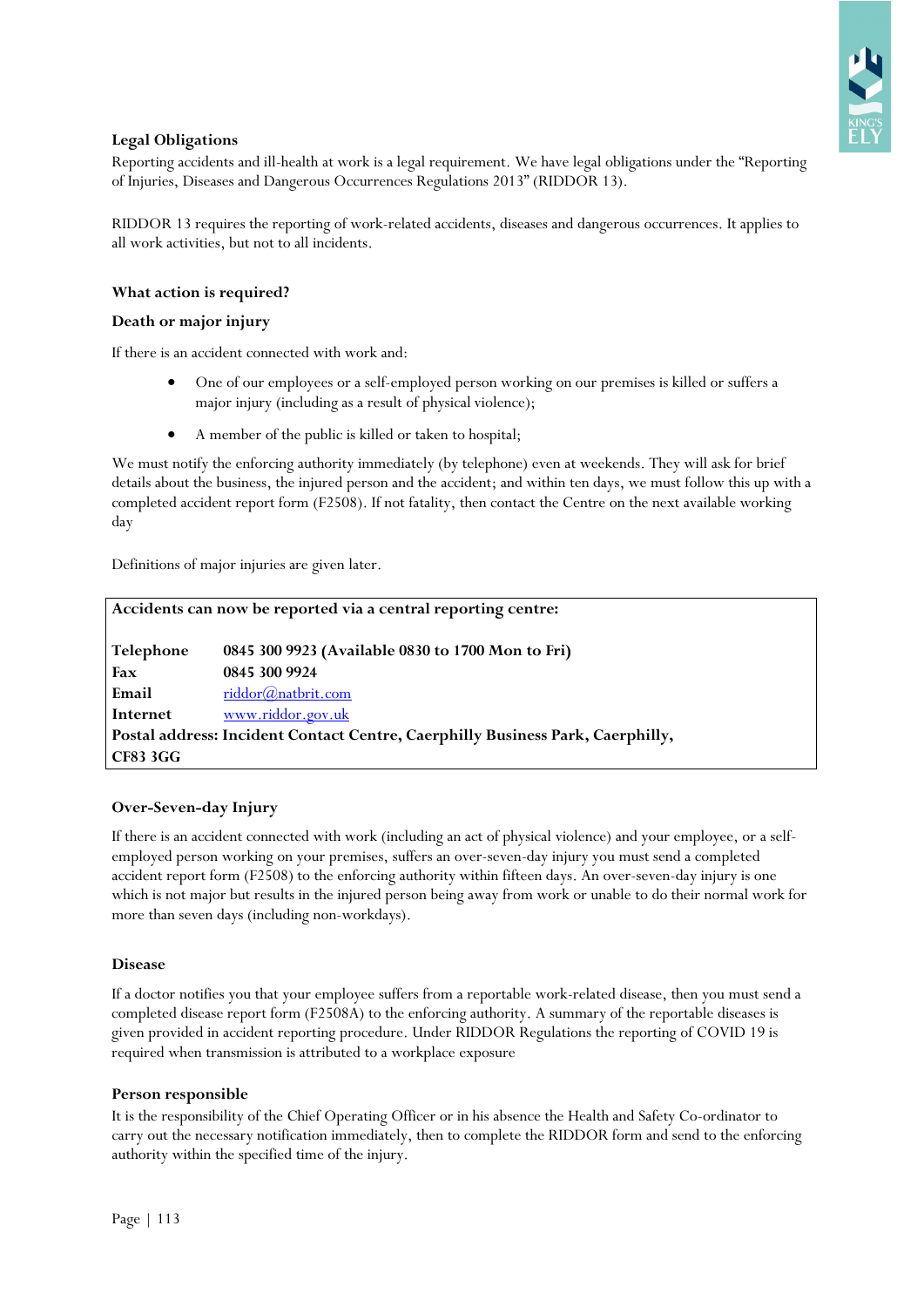

The **Principal** should be notified immediately of all major accidents.

Parents will be informed of all serious or significant injuries, accidents or illnesses involving their child as soon as possible.

## **Accident Book**

The accident book is compliant with the Data Protection legislation. Accident books are held at KEA, KEJ, Medical Centre, Administration Office, Catering Department, Domestic Manager's Office and OP Reception

**In the event of an accident, a record should be made in the accident book.** The accident book is completed by staff at the scene of the accident if witnessed. When injuries are treated in the Medical Centre, the Nurses record their assessment of the injured/unwell pupil/staff in the medical area of iSAMS or the staff injury/illness log.

#### **Reporting to Parents:**

Parents will be informed of all serious or significant injuries, accidents or illnesses involving their child as soon as possible.

## **Training**

Key members of support and academic staff receive the one-day emergency first aid training (and refresher training) to enable them to better fulfill this responsibility. Certain members of staff, (house matrons and Ely Scheme senior instructors) agreed by the Chief Operating Officer, will receive a 3 day 'First Aid at Work' certificate or 2 day 'Outdoor First Aid' certificate which is relevant to their specific area of work.

The Health and Safety Coordinator maintains an up-to-date record of qualified first aiders and ensures that staff requalify every 3 years,

**Sports teachers and coaches** will be trained as emergency first aiders to enable them to deal with common accidents related to sporting activities these include:

- asthma
- bleeding
- bone, muscle and joint injury
- burns and scalds
- chest pain
- choking
- communication and casualty care
- emergencies in public
- head injury
- extremes of heat and cold
- primary survey
- resuscitation
- the role of the first aider
- sprains and strains
- the unconscious casualty

**King's Ely Acremont House/Nursery staff** will be trained in an OFSTED approved early year's first aid enabling them to deal with specific details related to young children.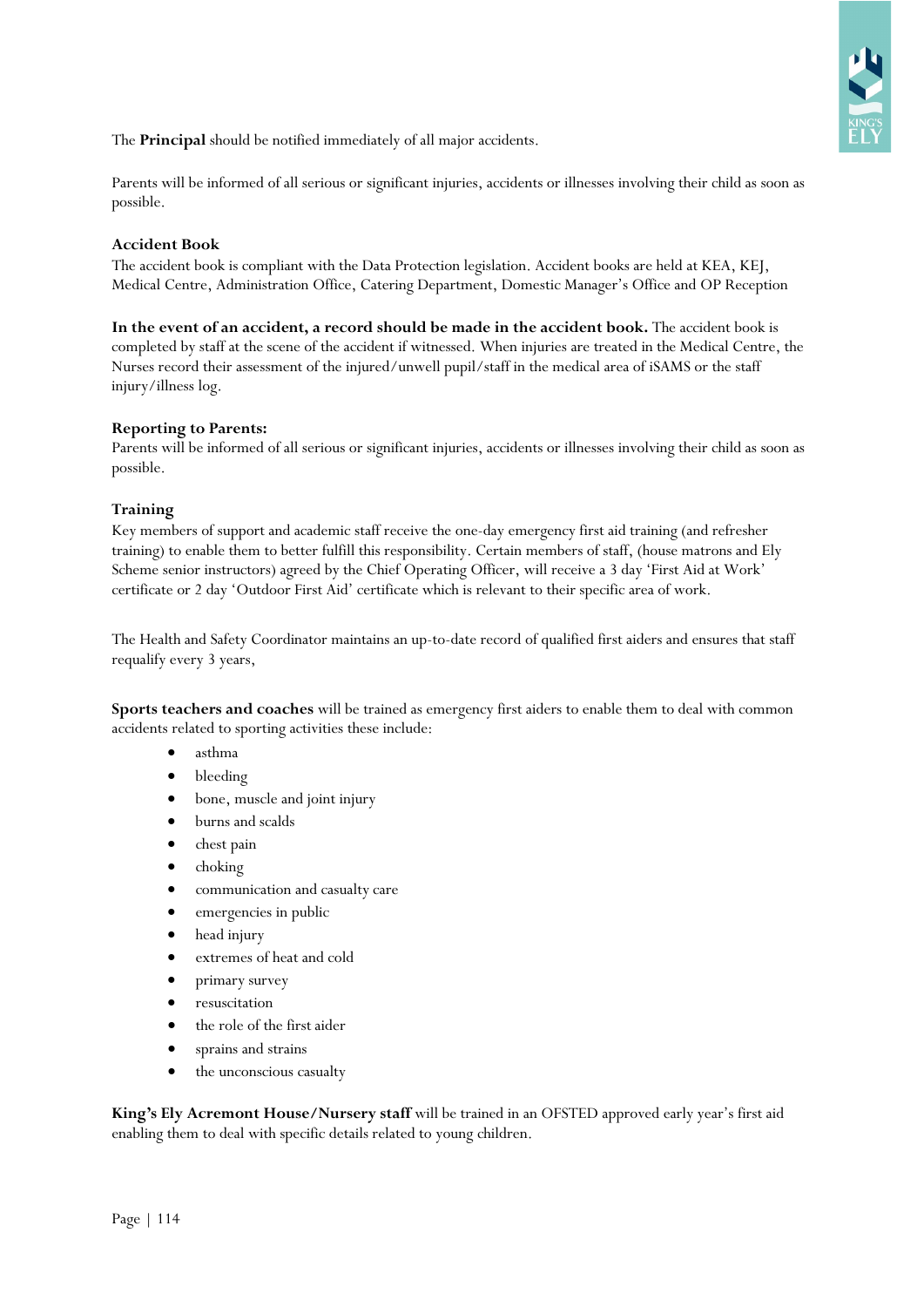In addition to this, the Medical Centre provides annual training on administration of medication, asthma and anaphylaxis for staff who work in the boarding houses and staff who will be looking after pupils on school trips.

## **Special Precautions**

## **First Aid Provision for Lone or remote working**

Where employees work alone or in remote areas, King's Ely will provide mobile phones, all vehicles have first aid kits and risk assessments will be completed. Further Guidance is available in the lone worker policy.

## **Infection Control**

In any situation requiring first aid, certain precautions need to be taken to reduce the risk of transmitting infections, including hepatitis. These standard precautions will be equally effective against the HIV virus. For example, first-aiders should always cover any exposed cuts or abrasions they may have with a waterproof dressing before treating a casualty whether any infection is suspected. First aiders must wear gloves before attending the casualty and should also wash their hands. They should also wash their hands both before and after applying dressings. A sharps box is kept in the Medical Centre. The school's sharps policy is available on the intranet for further information. Whenever blood, semen or other bodily fluids must be cleaned up, the guidelines for dealing hygienically and safely with spillages of body fluids must be followed and bodily fluids clean up kits should be used.

Bodily fluids clean up kits are provided for all boarding houses, Medical Centre, KEA, KEAN, KEJ, Administration Office, Catering, Hayward Theatre, Old Hereward, Cherry Hill Classrooms, and Old Palace.

## **Guidelines for dealing hygienically and safely with spillages of body fluids**

## **Method**

- 1. Display Cleaning in Progress/Wet Floor sign to prevent accidental contact with the spillage
- 2. Put on disposable gloves and apron
- 3. Liberally sprinkle absorbent powder over the spill and allow time for any liquid to beabsorbed
- 4. Using the disposable scoop and scraper, clear away the spillage into a yellow clinical wastebag. Dispose of the scoop and scraper into the bag after use
- 5. Spray the area with disinfectant allowing contact time
- 6. Wipe the area clean with disposable paper towels
- 7. Place any soiled bedding or clothing into a dissolvable laundry bag and take to the school laundry for washing
- 8. Place the used paper towels, gloves and apron into the yellow clinical waste bag
- 9. Ensure you wash your hands with antibacterial soap and warm water
- 10. Whilst cleaning, if any bodily fluids come in to contact with your eyes, nose, mouth or anopen wound, wash/irrigate the area with antibacterial soap and water
- 11. Take the clinical waste bag to the Medical Centre for safe disposal
- 12. Contact the Main Reception 01353 660700 during office hours or reception( $Q$ kingsely.org so they are able to inform the Domestic team to arrange a deep clean of the area

| Department    | No | <b>LOCATION</b>        |
|---------------|----|------------------------|
| Custodians    |    | Site office            |
|               |    | 2x Custodians Vans     |
| KEI           |    | 1 x Workroom           |
| Junior School |    | 2 x Science Prep Rooms |

## **Appendix One: Location of First aid Kits**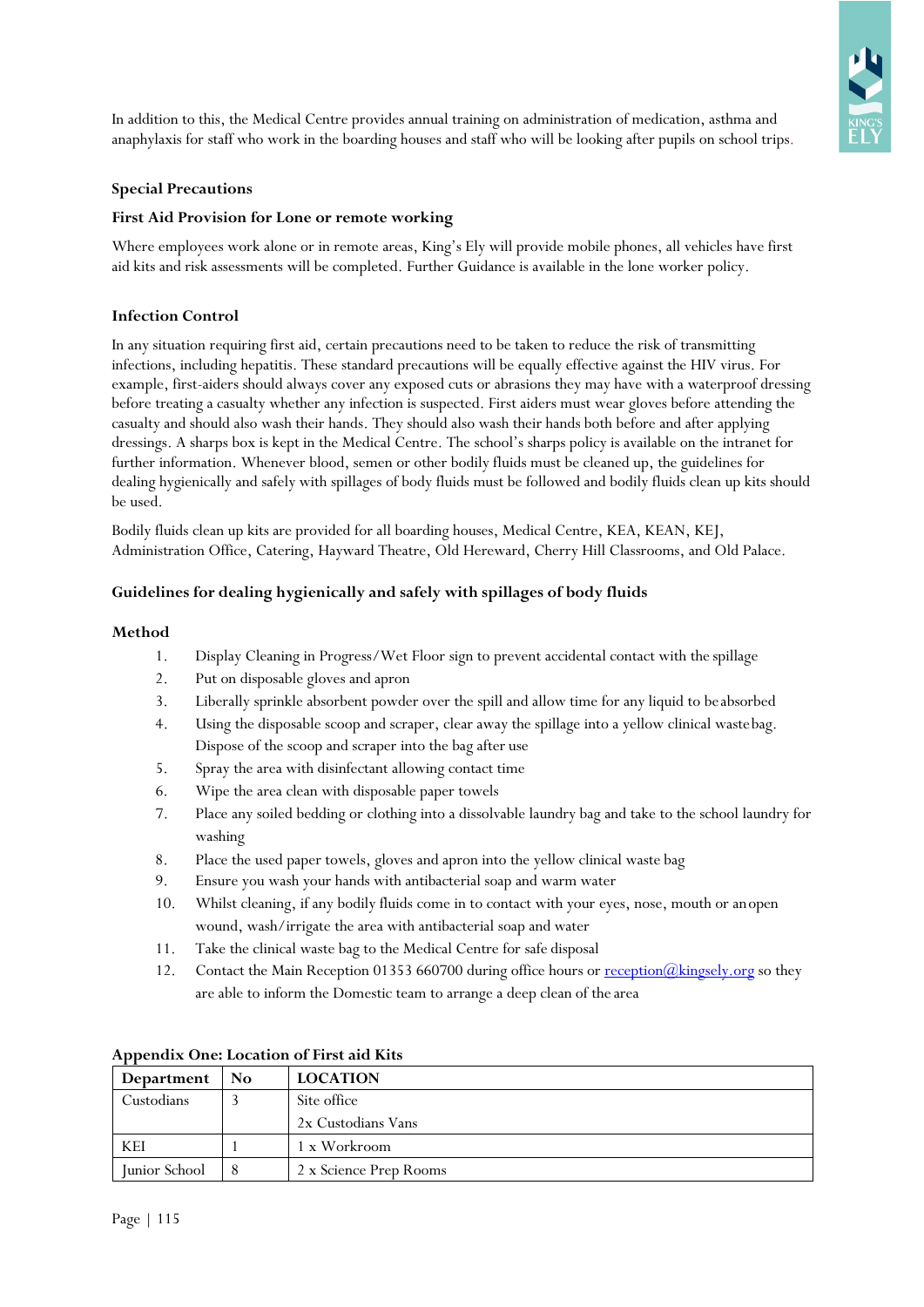

|              |                | Staff kitchen                                                         |
|--------------|----------------|-----------------------------------------------------------------------|
|              |                | Year 3 & 4 Office                                                     |
|              |                | Boys Games                                                            |
|              |                | Girls Games                                                           |
|              |                | 2 x burns kits                                                        |
| Sports       | 20             | 1 in each of 3 Pavilions                                              |
|              |                | $3$ in Sports Hall $ 2$ $\times$ office and $1$ $\times$ fitness room |
|              |                | 3 taken to Amherst Field Tues & Thurs pm                              |
|              |                | 1 in each of the 8 team kit bags                                      |
|              |                | 6 spare bags - PE store                                               |
| Science      | 13             | BL1,2 &3, CL1 &2, RBl, PL1,2 &3, PhySc Lab                            |
|              |                | Chemistry Prep Room                                                   |
|              |                | <b>Biology Prep Room</b>                                              |
|              |                | 2 x burns kit                                                         |
| Design       | $\overline{7}$ | 1 x Senior Workshop                                                   |
| Technology   |                | 1 x Junior Workshop                                                   |
|              |                | 1 x Food Room1                                                        |
|              |                | 1 x Food Room 2                                                       |
|              |                | 3 x burns kits                                                        |
|              |                | 1 in each Art Studio                                                  |
| Art          | 5              | 1 x burns kit                                                         |
|              |                |                                                                       |
| Maintenance  | 9              | 3workshops6 x vehicles                                                |
| Catering     | 6              | 1 x main kitchen                                                      |
|              |                | 1 x dining hall                                                       |
|              |                | 1 x catering van                                                      |
|              |                | 1 x KA kitchen                                                        |
|              |                | $1\ \rm x$ OP Refectory kitchen                                       |
|              |                | 1 x HT Kitchen                                                        |
| Exams Office | $\mathbf{1}$   | Exams office - No.6 the Gallery                                       |
| Music        | $\overline{2}$ | Music Secretary Office                                                |
| Drama        | 3              | Dance Studio foyer                                                    |
|              |                | Kitchen                                                               |
|              |                | 1 x burns kit                                                         |
| Old Palace   | $\overline{4}$ | Reception                                                             |
|              |                | OP Kitchen                                                            |
|              |                | Principals PA                                                         |
|              |                | OP gym                                                                |
|              |                | 6 <sup>th</sup> Form tutor's office (Long Gallery)                    |
| Grounds and  | 10             | Managers Office                                                       |
| Gardens      |                | Grounds Common Room                                                   |
|              |                | Gardens Common Room                                                   |
|              |                | Gardeners Van - x 1                                                   |
|              |                | Grounds Vans x 3-                                                     |
|              |                | Grounds Barn                                                          |
|              |                | Swimming Pool Plant Room                                              |
|              |                | Swimming Pool                                                         |
| Medical      | 7              | 2 x large first aid kits and 4 med kits - for trips                   |
| Centre       |                | 1 x emergency kit                                                     |
|              |                |                                                                       |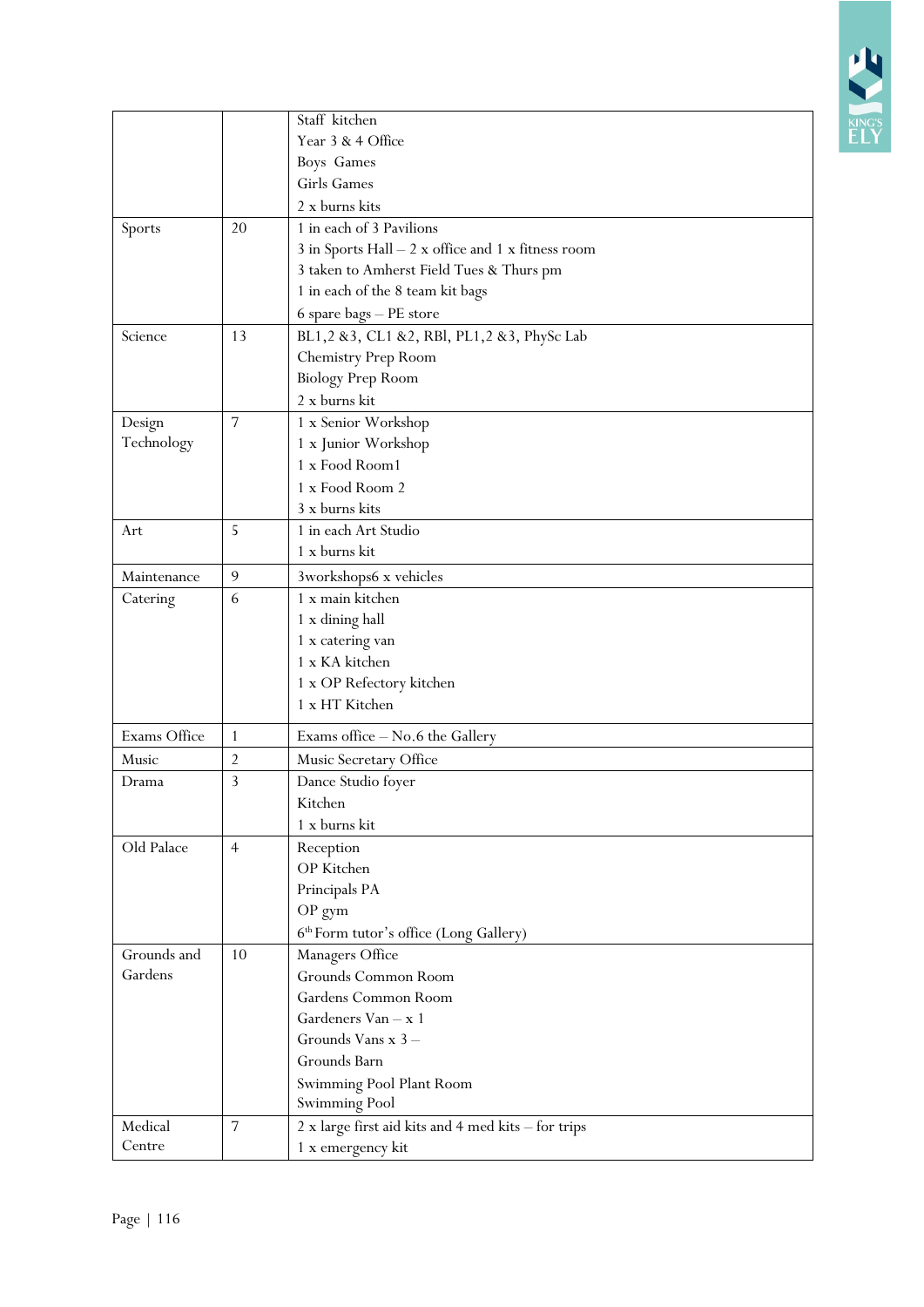

| Learning<br>Support | 1              | Kitchen Area - No 7 The Gallery              |  |  |  |  |  |
|---------------------|----------------|----------------------------------------------|--|--|--|--|--|
| Admin Offices       | $\mathbf{1}$   | Reception                                    |  |  |  |  |  |
| Catherine           | $\overline{2}$ | RS Office                                    |  |  |  |  |  |
| Needhams            |                | Classics                                     |  |  |  |  |  |
| Laundry             | $\mathbf{1}$   | Main room                                    |  |  |  |  |  |
|                     |                | 1 Eyewash Station                            |  |  |  |  |  |
| Domestic            | $\overline{2}$ | 1 x Domestic Managers Office                 |  |  |  |  |  |
|                     |                | 1 x Ground Floor Small Kitchen               |  |  |  |  |  |
| Nursery             | 3              | Staffroom                                    |  |  |  |  |  |
|                     |                | Room 10                                      |  |  |  |  |  |
|                     |                | 1 x bum bag                                  |  |  |  |  |  |
| Acremont            | 12             | 2 x main school office                       |  |  |  |  |  |
|                     |                | 1 x staffroom                                |  |  |  |  |  |
|                     |                | 6 x classrooms (bum bags)                    |  |  |  |  |  |
|                     |                | 3 x kitchen                                  |  |  |  |  |  |
| Matrons             | 16             | 1 x Choir House                              |  |  |  |  |  |
|                     |                | 1x burns kit                                 |  |  |  |  |  |
|                     |                | 1 x Hereward - Tutor's Office                |  |  |  |  |  |
|                     |                | 1 x burns kit                                |  |  |  |  |  |
|                     |                | 1 x Hill - House Office                      |  |  |  |  |  |
|                     |                | 1 x burns kit                                |  |  |  |  |  |
|                     |                | 1 x School - HsM Office                      |  |  |  |  |  |
|                     |                | 1 x burns kit                                |  |  |  |  |  |
|                     |                | 1 x Wendreda - House Office<br>1 x burns kit |  |  |  |  |  |
|                     |                | 1 x St Dunstan's - House Office              |  |  |  |  |  |
|                     |                | 1 x burns kit                                |  |  |  |  |  |
|                     |                | 1 X Priory                                   |  |  |  |  |  |
|                     |                | 1 x burns kit                                |  |  |  |  |  |
|                     |                | 1 x Etheldreda - hallway desk                |  |  |  |  |  |
|                     |                | 1 x burns kit                                |  |  |  |  |  |
| <b>Boat House</b>   | 3              | <b>Boat House</b>                            |  |  |  |  |  |
|                     |                | 2 x Small emergency Boat Kits                |  |  |  |  |  |
| Osmond              | $\mathbf{1}$   | Tutor's Office                               |  |  |  |  |  |
| House               |                |                                              |  |  |  |  |  |
| Wilkinson           | $\mathbf{1}$   | Tutor's Office                               |  |  |  |  |  |
| House               |                |                                              |  |  |  |  |  |
| Torfrida            | 1              | Tutor's Office                               |  |  |  |  |  |
| House               |                |                                              |  |  |  |  |  |
| Withburga           | $\mathbf{1}$   | Tutor's Office                               |  |  |  |  |  |
| House               |                |                                              |  |  |  |  |  |
| Minibuses           | 14             | YP69FFK<br>YP69ZSW                           |  |  |  |  |  |
|                     |                | YP69FFL<br>YP69ZVU                           |  |  |  |  |  |
|                     |                | YP69FFM<br>EK67RYW                           |  |  |  |  |  |
|                     |                | YP69FFN<br>EK67RXG                           |  |  |  |  |  |
|                     |                | YP69FFO<br>AF21 BHP                          |  |  |  |  |  |
|                     |                | YP69FFT<br>EX67RYW                           |  |  |  |  |  |
|                     |                | YP69ZPV<br>CY10APU                           |  |  |  |  |  |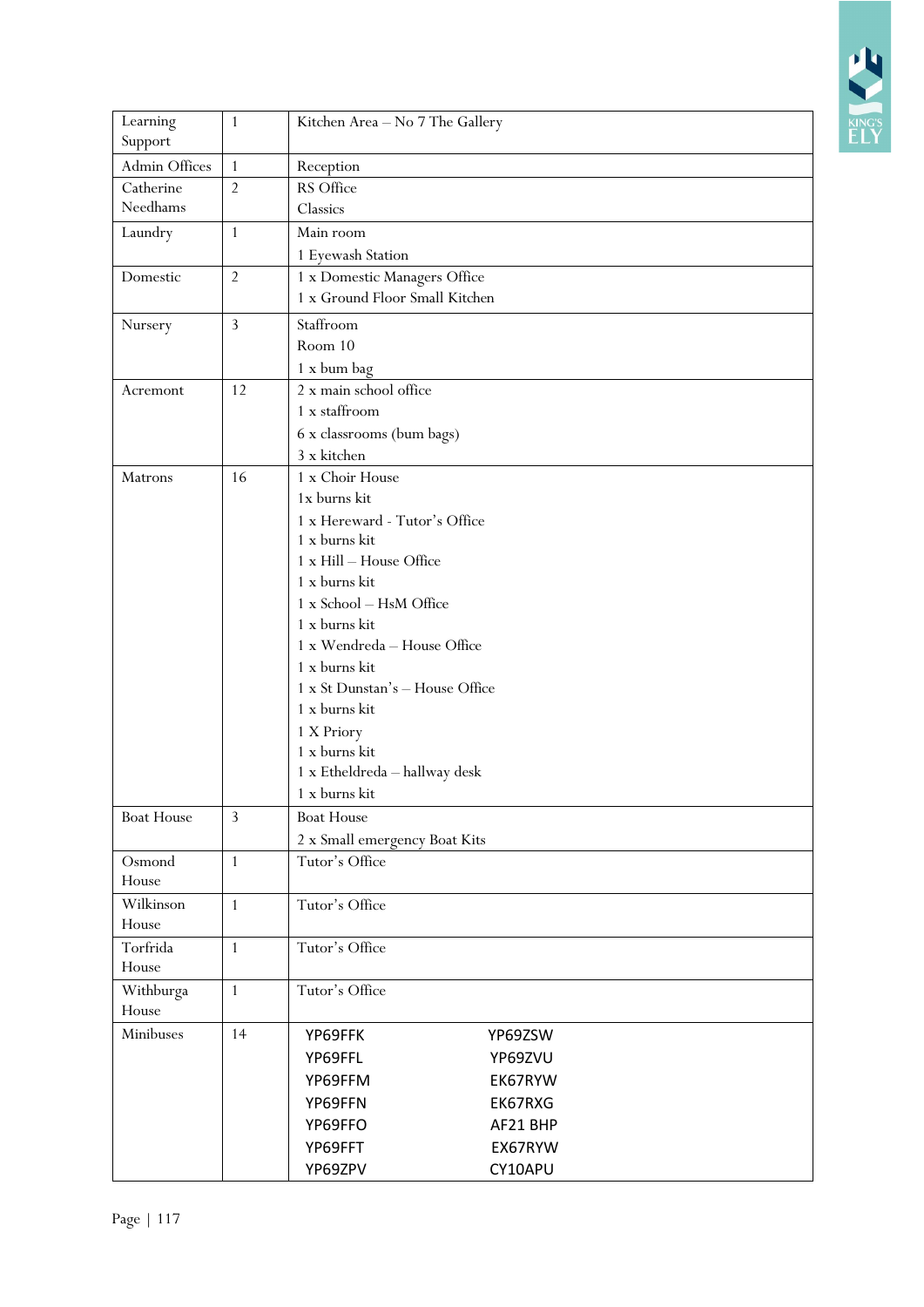| Hayward<br>Theatre | Front entrance |
|--------------------|----------------|

# **Location of Emergency Salbutamol Kits**

- 1. Old Palace
- 2. Priory House
- 3. School House
- 4. Wendreda House
- 5. Choir House
- 6. Etheldreda House
- 7. Hill House
- 8. Hereward House
- 9. Hayward Theatre
- 10. KEA Building
- 11. KEJ Building
- 12. KES Old Hereward
- 13. Reception Building
- 14. Medical Centre
- 15. Sports Office KES
- 16. Kings Ely Boat House
- 17. Monastic barn
- 18. Old Palace Dining Room

## **Location of Emergency Defibrillators and Emergency Anaphylaxis Kit**

- 1. Medical Centre (Administration office out of term time)
- 2. Sports Hall
- 3. KEJ Kitchen
- 4. Dining Hall Kitchen
- 5. Hayward Theatre front entrance
- 6. Old Palace Reception
- 7. Acremont reception
- 8. Boat House

# **Appendix Two: EYFS First Aid**

Staff members may administer prescribed medicines after completing the relevant training from the Medical Centre. It is the advice of the School Medical Officer that medicines required three times a day should usually be given before and after school and at bedtime. However, if this is not possible, especially with our youngest children who attend nursery from 8am until 6pm, then they may be given by trained staff members, at the parent's request, *only* when the medicine permission form has been completed and signed. This also applies to other prescribed medicines. Medicines required, may need to be stored in the fridge in the school office. The member of staff administering the medicine will check the dosage and expiry date before it is administered and complete and sign the medicines administered form. Parents will be informed that the medicine has been administered on the same day or as soon as reasonably practical.

Only prescribed medicines will usually be administered. The exception to this is when a child has a fever, and parents are unable to collect quickly. Parents will be asked to email their permission to administer Calpol or the equivalent. Also, a child who has a history of febrile convulsions may be given paracetamol at the onset of a fever with the parent's consent and then the parents must collect the child as soon as possible.

KEA medical questionnaire now includes a third emergency contact for when parents/guardians are outside of the local area.

Asthma inhalers and emergency anti-allergy treatments, which are prescribed for the child and provided by the parents may be administered by trained staff members only, and will be kept in named container out of reach of the children. The expiry date of stored medicines will be checked regularly. If these are administered, a written record is kept, and parents are informed that day or as soon as reasonably practicable.

All EYFS staff are paediatric first aid trained, ensuring that trained staff are always on site and always on outings.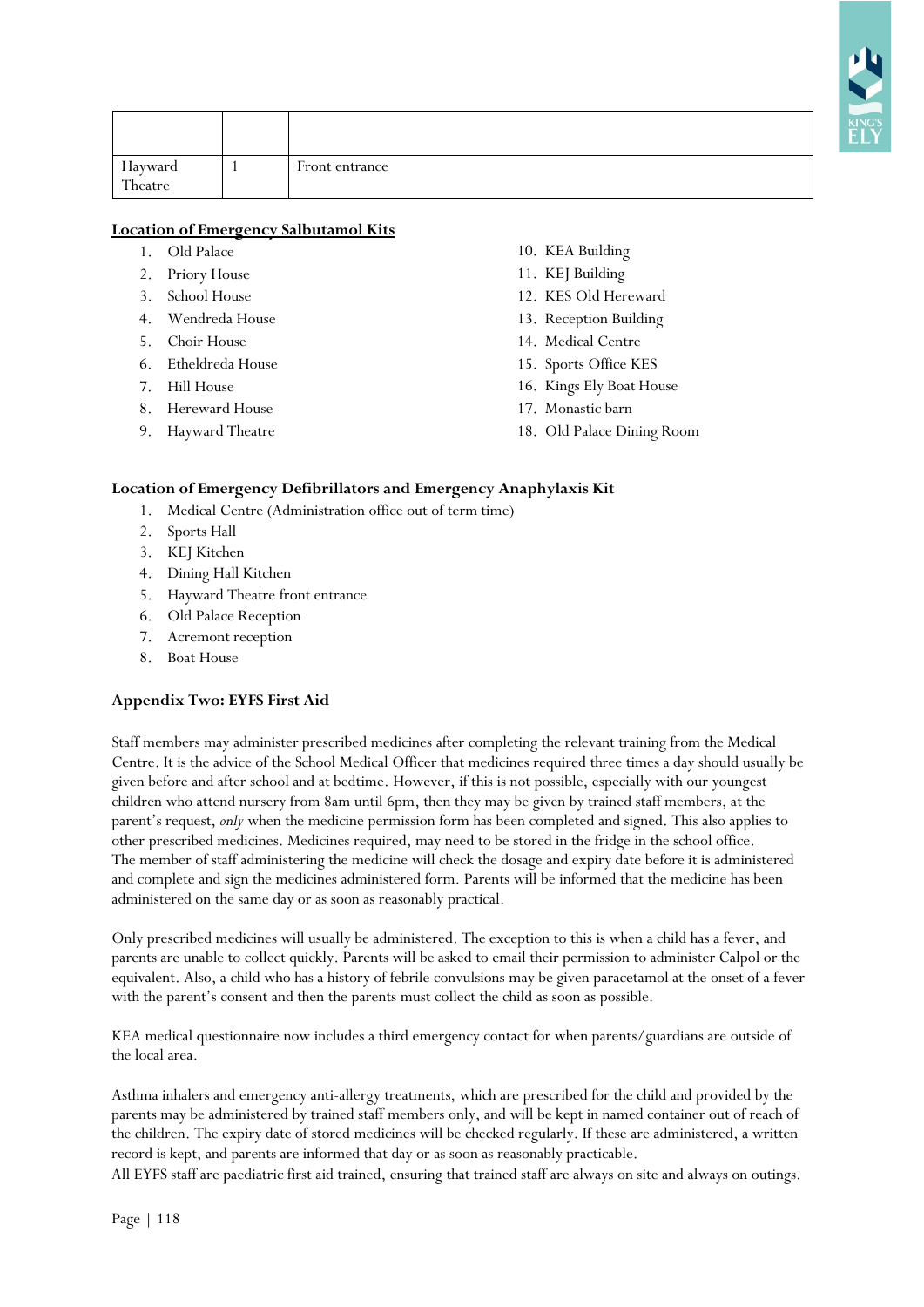

## **Administration of Emergency Salbutamol Inhalers in School**

From October 1, 2014 the Human Medicines regulations has allowed schools to keep a Salbutamol inhaler for use in emergencies. The aim of this change is to deliver emergency Salbutamol, via a spacer, by designated and trained members of staff to a pupil with a known diagnosis of asthma who is having an asthma attack and who has written consent from parents. Please see the 'Emergency Salbutamol Inhalers in Schools' protocol. EYFS staff are all trained in the use of this inhaler, which is checked each month by designated staff. An inhaler is kept in the Yellow room in Nursery, and in the school office at KEA.

## **Administration of Emergency Adrenaline in School**

From 1 October 2017 the Human Medicines (Amendment) Regulations 2017 will allow schools to obtain, without a prescription, adrenaline auto-injector (AAI) devices, if they wish, for use in emergencies. This will be for any pupil who holds both medical authorisation and parental consent for an AAI to be administered. The AAI(s) can be used if the pupil's own prescribed AAI(s) are not immediately available (for example, because they are broken, out-of-date, have misfired or been wrongly administered). Please see 'Non-Prescribed AAIs in Schools Protocol'.

Parents are told via the Parents' Information Document and regularly reminded via newsletters and verbally to keep children out of school for 48 hours after any occurrence of vomiting or diarrhoea. School must be informed if a child has a notifiable infection/ disease. Parents are provided with a copy of 'A Guide to Childhood Illnesses' booklet.

Accidents are recorded and parents are informed on that day, or earlier if necessary, of the nature of the accident and of any first aid administered.

First aid boxes are always available within all the EYFS areas and contain appropriate contents for use with children.

Child Protection Agencies and Ofsted will be notified in the event of a serious accident or injury to or the death of any child whilst in our care.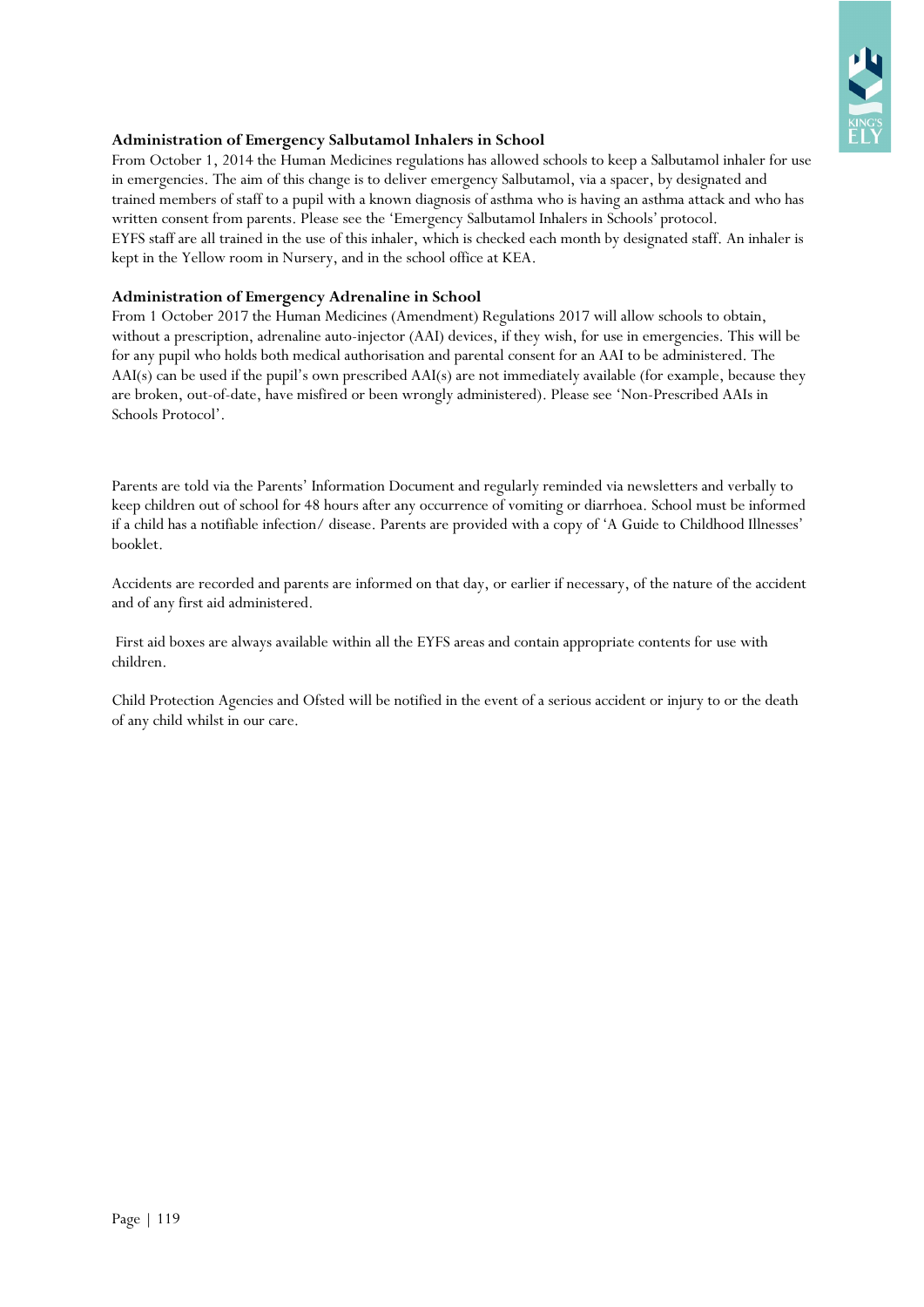| King's Ely Trained First Aiders (as of 24/05/2021) |                   |                          |                    |                             |
|----------------------------------------------------|-------------------|--------------------------|--------------------|-----------------------------|
| Name                                               | Area of<br>School | Department               | <b>Expiry Date</b> | KING'S<br>Qualification     |
| Sophie Cheng                                       | <b>KES</b>        | Ely Scheme<br>Instructor | 01/02/2022         | Advanced Outdoor First Aid  |
| <b>LUCY SHUTE</b>                                  | Support           | Matron                   | 14/11/2022         | First Aid at Work           |
| Toby Humphrey                                      | <b>KES</b>        | <b>KES</b>               | 28/07/2023         | First Aid at Work           |
| Jackie Brown                                       | Support           | Laundry                  | 28/07/2023         | First Aid at Work           |
| <b>Andrew Wallis</b>                               | Support           | H/S coordinator          | 28/07/2023         | First Aid at Work           |
| Alison Inskip                                      | Support           | KEJ / OP                 | 28/07/2023         | First Aid at Work           |
| Karen Tyrrell                                      | Support           | Domestics                | 23/10/2022         | First Aid at Work           |
| Kevin Harrison                                     | Support           | IT                       | 04/12/2021         | Emergency First Aid at Work |
| Paul Lott                                          | <b>KES</b>        | <b>KES</b>               | 05/06/2022         | First Aid at Work           |
| Will Temple                                        | Support           | Grounds                  | 23/10/2022         | First Aid at Work           |
| Helen Goodjohn                                     | Support           | Matron                   | 25/10/2021         | First Aid at Work           |
| <b>Tracey Corner</b>                               | Support           | Domestic                 | 23/10/2022         | First Aid at Work           |
| David Tyrrell                                      | Support           | Custodian                | 23/10/2022         | First Aid at Work           |
| Neil Porter Thaw                                   | KEJ               | KEJ                      | 05/05/2024         | Emergency First Aid at Work |
| Richard Whymark                                    | <b>KEJ</b>        | Management               | 05/05/2024         | Emergency First Aid at Work |
| Katie Driver                                       | Support           | Admin                    | 20/05/2024         | Emergency First Aid at Work |
| Andrew Marshal                                     | KEJ               | Management               | 05/05/2024         | Emergency First Aid at Work |
| Laura Roberts                                      | <b>KEJ</b>        | Management               | 05/10/2023         | Emergency First Aid at Work |
| Mark Scott                                         | Support           | Custodian                | 06/05/2024         | Emergency First Aid at Work |
| Charlotte Newman                                   | <b>KES</b>        | KES / Boarding           | 06/05/2024         | Emergency First Aid at Work |
| James Lane                                         | Support           | Drama                    | 05/05/2024         | Emergency First Aid at Work |
| <b>Edward Davis</b>                                | <b>KEJ</b>        | KEJ / Sport              | 05/05/2024         | Emergency First Aid at Work |
| Michelle Parr                                      | Support           | Boarding                 | 14/03/2022         | First Aid at Work           |
| Lina Aleksyniene                                   | Support           | Matron                   | 06/02/2023         | First Aid at Work           |
| Samantha Campbell                                  | Support           | Matron                   | 14/03/2022         | First Aid at Work           |
| Victoria Lever                                     | Support           | <b>KEA</b> Admin         | 14/01/2023         | Emergency First Aid at Work |
| Alastair Ray                                       | <b>KEJ</b>        | KEJ                      | 14/01/2023         | Emergency First Aid at work |
| Simon Blake                                        | Support           | Admin / Sport            | 14/01/2023         | Emergency First Aid at Work |
| Lucy Taylor Dixon                                  | Support           | Welfare Officer          | 13/06/2022         | First Aid at Work           |
| Annie Shepard                                      | Support           | Catering                 | 11/04/2024         | Emergency First Aid at Work |
| Valerie Rollings                                   | Support           | Catering                 | 11/04/2024         | Emergency First Aid at Work |
| <b>Ben Barrett</b>                                 | Support           | Catering                 | 11/04/2024         | Emergency First Aid at Work |
| Hannah Templeman                                   | Support           | Catering                 | 11/04/2024         | Emergency First Aid at Work |
| Matthew Austin                                     | Support           | Custodian                | 06/05/2024         | Emergency First Aid at Work |
| Lucy Battersby                                     | Support           | Catering                 | 11/04/2024         | Emergency First Aid at Work |
| Matthew Kneeshaw                                   | Support           | Catering                 | 11/04/2024         | Emergency First Aid at Work |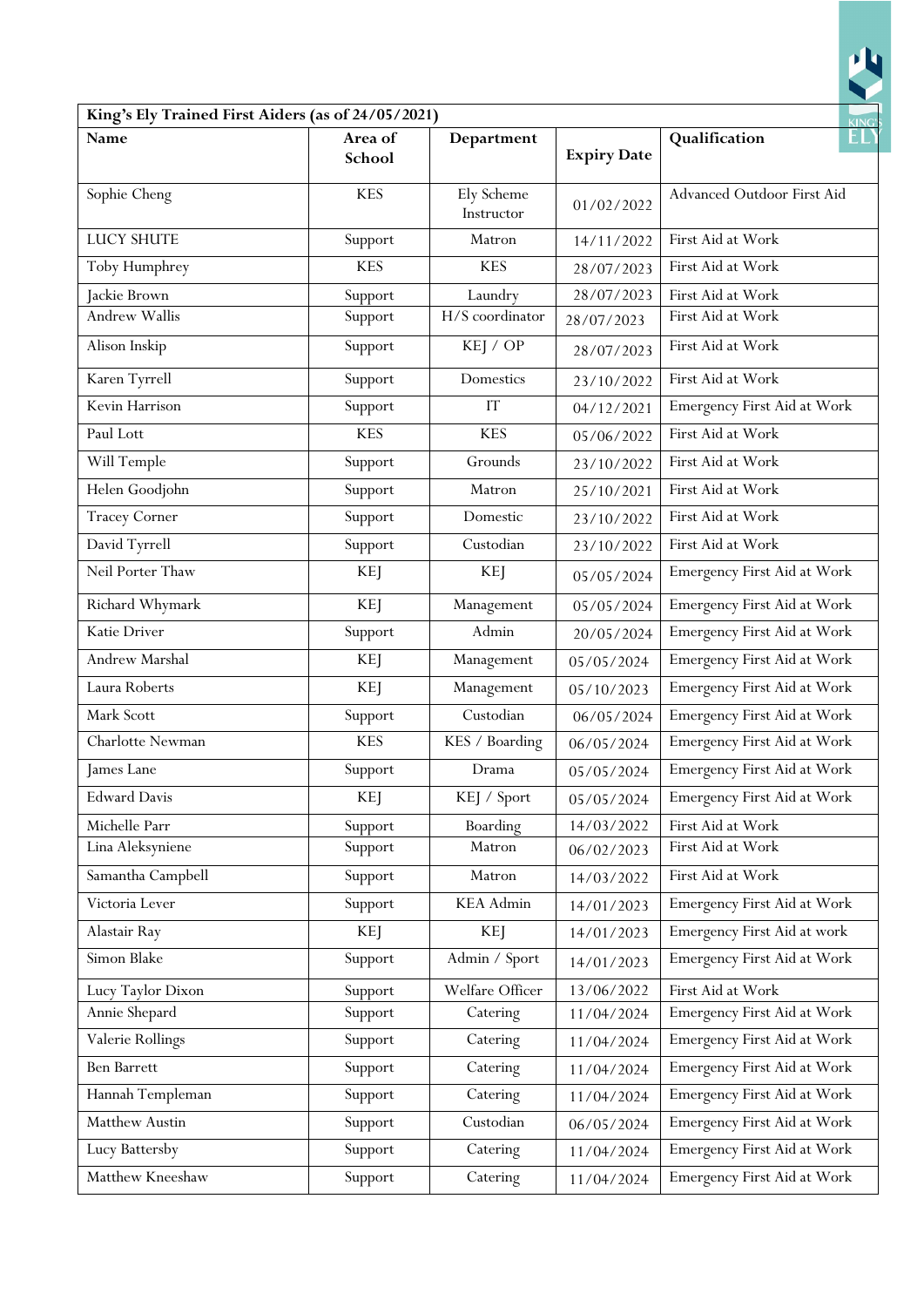|                            |                |                  |            | <b>ih</b>                           |
|----------------------------|----------------|------------------|------------|-------------------------------------|
| Natalie Holder             | Support        | Catering         | 11/04/2024 | Emergency First Aid at Work         |
| <b>Timothy Bootle</b>      | Support        | Catering         | 11/04/2024 | Emergency First Aid at Working      |
| Kevin Daniel               | <b>KES</b>     | Sport            | 09/05/2022 | Emergency First Aid at Work         |
| Chanre Bond                | <b>KES</b>     | Sport            | 16/06/2022 | Emergency First Aid at Work         |
| James Houlston             | <b>KES</b>     | Sport / Boarding | 25/04/2022 | 16 hour Outdoor First aid<br>Course |
| Dan Parratt                | <b>KEJ</b>     | Sport            | 09/05/2022 | Emergency First Aid at Work         |
| D Boothroyd                | <b>KEJ</b>     | Sport            | 09/05/2022 | Emergency First Aid at Work         |
| Richard Oliver             | <b>KEJ</b>     | Sport            | 16/06/2022 | Emergency First Aid at Work         |
| Melanie Hughes             | <b>KES</b>     | Sport            | 16/06/2022 | Emergency First Aid at Work         |
| Steve Johnson              | <b>KES</b>     | Sport            | 16/06/2022 | Emergency First Aid at Work         |
| Lucy Hunt                  | <b>KEA</b>     | <b>KEAN</b>      | 28/01/2024 | Paediatric First Aid                |
| Rachel Nabavian            | <b>KEA</b>     | <b>KEAN</b>      | 28/01/2024 | Paediatric First Aid                |
| Lucy Wright                | <b>KEA</b>     | <b>KEAN</b>      | 28/01/2024 | Paediatric First Aid                |
| Emanda Moscatelli          | <b>OP</b>      | Support          | 04/10/2021 | Emergency First aid at Work         |
| Rosalind Lane              | Whole School   | Chaplain         | 20/5/2024  | Emergency First Aid at Work         |
| Mel Jones                  | <b>KEA</b>     | <b>KEA</b>       | 26/11/2021 | Paediatric First Aid                |
|                            | <b>KEJ</b>     | KEJ              | 16/06/2022 | Emergency First Aid at Work         |
| Laura Dixon                | KEJ            | KEJ/Boarding     | 04/10/2021 | Emergency First Aid at Work         |
| Sarah Paling<br>Lucy Brand | <b>KEA</b>     | <b>KEAN</b>      | 19/09/2022 | Paediatric First Aid                |
| Michael Breeze             | Support        | Driver           | 04/12/2021 | Emergency First Aid at Work         |
| Lee Yearn                  | Support        | Gardens          | 04/12/2021 | Emergency First Aid at Work         |
| Alex Meddle                | <b>KES</b>     | Sport            | 04/12/2021 | Emergency First Aid at Work         |
| Patrick Green              | <b>KES</b>     | Sport / Boarding | 04/10/2021 | Emergency First Aid at Work         |
| Colin Currie               | <b>KES</b>     | Academic         | 04/12/2021 | Emergency First Aid at Work         |
| Petherick, Oliva           | <b>KEJ</b>     | Sport            | 09/05/2022 | Emergency First Aid at Work         |
| Jerry Dale                 | Sports         | Sports           | 09/05/2022 | Emergency First Aid at Work         |
| Rebecca Sparks             | <b>KEJ</b>     | Choir            | 16/06/2022 | Emergency First Aid at work         |
| Louise King                | Support        | Med Centre       | 24/10/2022 | First Aid At work                   |
| Julie Freear               | Support        | Domestics        | 23/10/2022 | First Aid at Work                   |
| Shanise Smith              | Support        | Domestic         | 23/10/2022 | First Aid at Work                   |
| Linda Winters              | Support        | Laundry          | 23/10/2022 | First Aid at Work                   |
| Philip Curtis              | Support        | Grounds          | 23/10/2022 | First Aid at Work                   |
| Mark Hart                  | Support        | Support          | 14/01/2023 | Emergency First Aid at Work         |
| Katherine Drew             | KEA            | KEA              | 15/01/2023 | Paediatric First Aid                |
| Elizabeth Haywood          | <b>KEA</b>     | <b>KEAN</b>      | 31/01/2022 | Paediatric First Aid                |
| Karen Taylor               | Medical Centre | Support          | 28/07/2023 | First Aid at Work                   |
| Iren Sheridan              | Medical Centre | Support          | 28/07/2023 | First Aid at Work                   |
| Michelle Smith             | <b>KEA</b>     | <b>KEAN</b>      | 28/01/2024 | Paediatric First Aid                |
| Victoria Walker            | <b>KEA</b>     | <b>KEA</b>       | 22/11/2021 | Paediatric First Aid                |
| Phoebe Bradbury            | <b>KES</b>     | <b>KES</b>       | 16/10/2023 | Emergency First Aid at Work         |
| Helen Melville             | <b>KES</b>     | <b>KES</b>       | 15/09/2023 | 16 Hour Outdoor First aid           |
| Kayleigh Darkens           | <b>KEAN</b>    | <b>KEAN</b>      | 16/03/2023 | Paediatric First Aid                |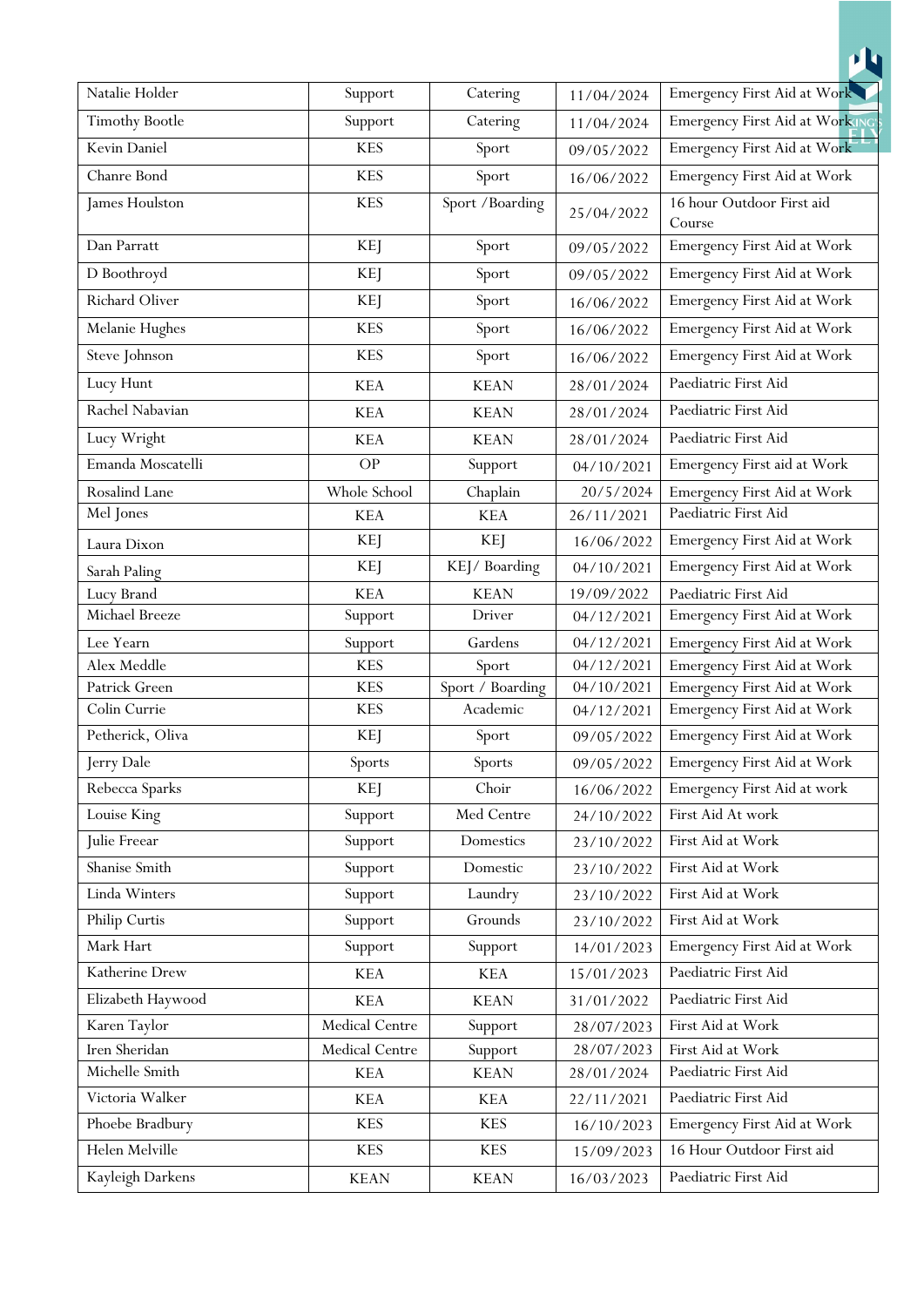| <b>Billy Logan</b>           | Support        | Catering    | 28/07/2023 | First Aid at Work           |
|------------------------------|----------------|-------------|------------|-----------------------------|
| Patrick Carberry             | <b>KES</b>     | <b>KES</b>  | 23/10/2022 | First Aid at Work<br>KING'  |
| Nick Huntington              | <b>KES</b>     | <b>KES</b>  | 06/05/2024 | Emergency First Aid at Work |
| Jordan Day                   | Support        | Support     | 17/07/2021 | Emergency First Aid at Work |
| Kelly Langford               | <b>KEAN</b>    | <b>KEAN</b> | 14/11/2022 | Paediatric First Aid        |
| Harrison Palmer              | Sport          | Sport       | 05/05/2024 | Emergency First Aid at Work |
| Patricia Casanova            | <b>KES</b>     | <b>KES</b>  | 04/10/2021 | Emergency First aid at Work |
| Victor Bridges               | <b>KES</b>     | <b>KES</b>  | 04/10/2021 | Emergency First Aid at Work |
| Isobel Smyth                 | <b>KES</b>     | <b>KES</b>  | 04/10/2021 | Emergency First Aid at Work |
| Sophie Lane                  | <b>KES</b>     | <b>KES</b>  | 04/10/2021 | Emergency First Aid at Work |
| Mark Wilkinson               | <b>KES</b>     | <b>KES</b>  | 04/10/2021 | Emergency First Aid at Work |
| Kelly Allen                  | <b>KEA</b>     | <b>KEA</b>  | 26/09/2021 | Paediatric First Aid        |
| Faye Fenton - Stone          | <b>KEA</b>     | <b>KEA</b>  | 22/11/2021 | Paediatric First Aid        |
| Craig Ward                   | Sport          | Rowing      | 20/11/2021 | First Aid at Work           |
| Heather Strudwick            | <b>KEA</b>     | <b>KEA</b>  | 26/11/2021 | Paediatric First Aid        |
| John Barlow                  | Support        | Driver      | 03/12/2021 | Emergency First at Work     |
| Mick Martin                  | Support        | Maintenance | 03/12/2021 | Emergency First at Work     |
| Jane Halls                   | Support        | Sixth form  | 03/12/2021 | Emergency First at Work     |
| James Foster                 | Sport          | Rowing      | 03/12/2021 | Emergency First at Work     |
| Ellie Cullum                 | <b>KEA</b>     | <b>KEA</b>  | 31/01/2022 | Paediatric First Aid        |
| Linda Hill                   | KEJ            | <b>KEJ</b>  | 09/05/2022 | Emergency First Aid at Work |
| Claire Gilbert               | <b>KES</b>     | <b>KES</b>  | 09/05/2022 | Emergency First Aid at Work |
| <b>Tracy Peachey</b>         | <b>KES</b>     | <b>KES</b>  | 09/05/2022 | Emergency First Aid at Work |
| Loveday Perceval Maxwell     | Support        | <b>KES</b>  | 06/05/2024 | Emergency First Aid at Work |
| Andreas Elia                 | Support<br>1 T | Driver      | 16/06/2022 | Emergency First Aid at Work |
| Michelle Wolfe               | Support        | Driver      | 16/06/2022 | Emergency First Aid at Work |
| Emma Saunders                | <b>KES</b>     | Art/Tech    | 16/06/2022 | Emergency First Aid at Work |
| Ruth McAlinden               | Sports         | <b>KES</b>  | 15/10/2023 | Emergency First Aid at Work |
| <b>Bill Perceval Maxwell</b> | Driver         | Driver      | 24/09/2022 | Emergency First Aid at Work |
| Claire Gorick                | <b>KEJ</b>     | Boarding    | 24/09/2022 | Emergency First Aid at Work |
| Lizelle Goosen               | <b>KES</b>     | Sport       | 24/09/2022 | Emergency First Aid at Work |
| Michael Batty                | <b>KES</b>     | Sport       | 24/09/2022 | Emergency First Aid at Work |
| Michelle Chalmers            | Kes            | Support     | 24/09/2022 | Emergency First Aid at Work |
| Peter Wallis                 | Driver         | Driver      | 24/09/2022 | Emergency First Aid at Work |
| Sarah Mac Donald             | <b>KES</b>     | Choir       | 24/09/2022 | Emergency First Aid at Work |
| Tom Stockwell                | <b>KEJ</b>     | Boarding    | 24/09/2022 | Emergency First Aid at Work |
| Melanie Moss                 | Support        | Matron      | 06/11/2022 | First Aid at Work           |
| Helen Richardson             | Support        | Matron      | 06/11/2022 | First Aid at Work           |
| Simon Dean                   | KEA            | KEA         | 05/12/2022 | Paediatric First Aid        |
| Racheal Street               | <b>KEAN</b>    | <b>KEAN</b> | 06/01/2023 | Paediatric First Aid        |
| <b>Bridgette Bousquet</b>    | <b>KES</b>     | KES         | 14/01/2023 | Emergency First Aid at Work |
| <b>Edward Pearson</b>        | Kes            | <b>KES</b>  | 14/01/2023 | Emergency First Aid at Work |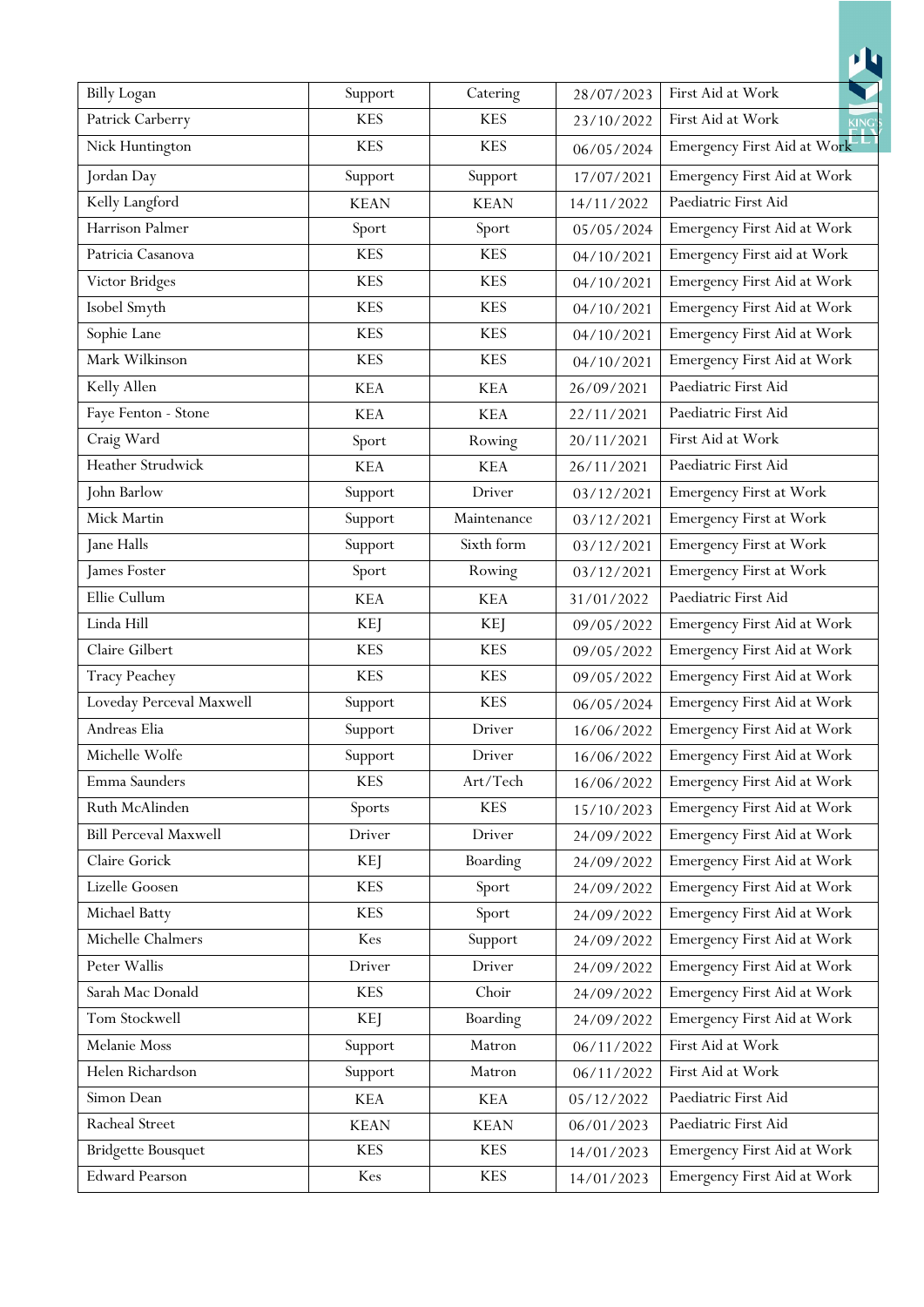| Esmeralda Salgado  | <b>KES</b> | <b>KES</b>               | 14/01/2023 | Emergency First Aid at Work                       |
|--------------------|------------|--------------------------|------------|---------------------------------------------------|
| Sharon Jackson     | <b>KES</b> | <b>KES</b>               | 14/01/2023 | Emergency First Aid at Working                    |
| William Wright     | Driver     | Driver                   | 14/01/2023 | Emergency First Aid at Work                       |
| Alexandra Moxon    | <b>KES</b> | Drama                    | 05/01/2023 | Emergency First Aid at Work                       |
| Elise Burgess      | <b>KEJ</b> | Boarding                 | 15/10/2023 | Emergency First Aid at Work                       |
| Kelly Langford     | <b>KEA</b> | <b>KEAN</b>              | 15/10/2023 | Emergency First Aid at Work                       |
| Rachel Axten Higgs | <b>KEA</b> | <b>KEA</b>               | 09/11/2023 | Paediatric First Aid                              |
| Kelly Littlechild  | <b>KEA</b> | <b>KEA</b>               | 09/11/2023 | Paediatric First Aid                              |
| Tim Wyndham-Smith  | <b>KES</b> | Ely Scheme<br>Instructor | 24/10/2023 | Advanced First Aid (Expedition)                   |
| Nina Young         | Support    | Med Centre               | 13/01/2024 | First Aid at Work                                 |
| Michelle Pyle      | Support    | Med Centre               | 24/03/2024 | First Aid at Work                                 |
| Henning Kaaber     | <b>KES</b> | Sport                    | 17/07/2022 | First Aid Instructor Certificate                  |
| Harriet Gervasio   | <b>KEA</b> | <b>KEA</b>               | 16/06/2022 | Level 3 Award in Forest School<br>First Aid (RQF) |
|                    | <b>KEA</b> | <b>KEA</b>               | 16/06/2022 | Paediatric First Aid                              |
| Selena Markwell    | <b>KEJ</b> | <b>KEJ</b>               | 06/05/2024 | Emergency First Aid at Work                       |
| Richard Davidson   | Driver     | Driver                   | 06/05/2024 | Emergency First Aid at Work                       |
| Jemma Ostler       | Support    | Matron                   | 05/05/2024 | Emergency First Aid at Work                       |
| Jeanette Weisman   | Support    | Matron                   | 05/05/2024 | Emergency First Aid at Work                       |
| Daniel Everest     | KEJ        | <b>KEJ</b>               | 20/05/2024 | Emergency First Aid at Work                       |
| Christopher Young  | <b>KEJ</b> | <b>KEJ</b>               | 20/05/2024 | Emergency First Aid at Work                       |
| Clarissa Saberton  | <b>KEJ</b> | <b>KEJ</b>               | 20/5/2024  | Emergency First Aid at Work                       |
| Sarah Horner       | <b>KEJ</b> | <b>KEJ</b>               | 20/05/2024 | Emergency First Aid at Work                       |
| Emily Chadwick     | <b>KEJ</b> | <b>KEJ</b>               | 20/05/2024 | Emergency First Aid at Work                       |
| Natasha Hobbs      | <b>KEJ</b> | <b>KEJ</b>               | 20/05/2024 | Emergency First Aid at Work                       |

山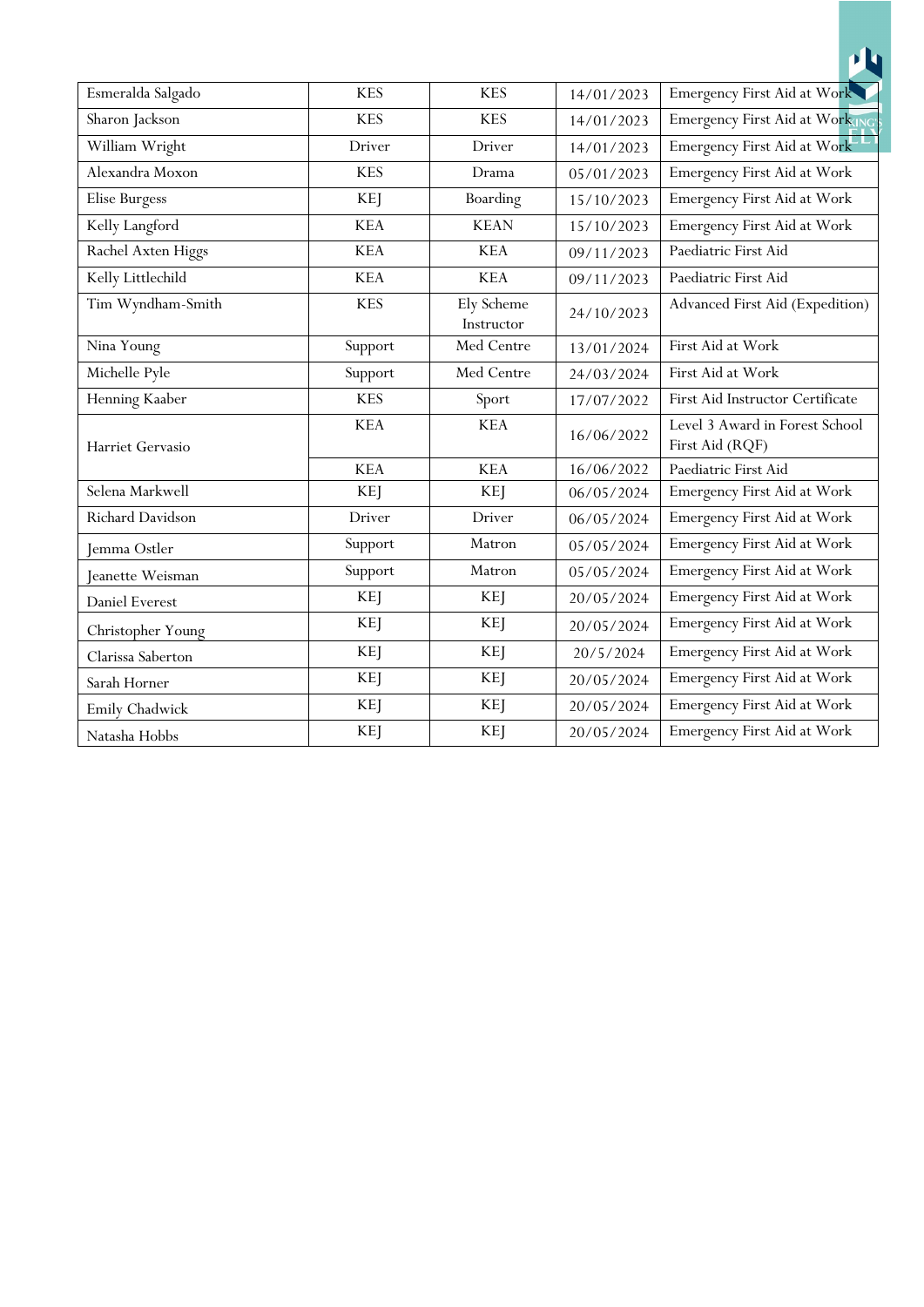# **Appendix Four - Reporting Process In the Event of an Emergency**